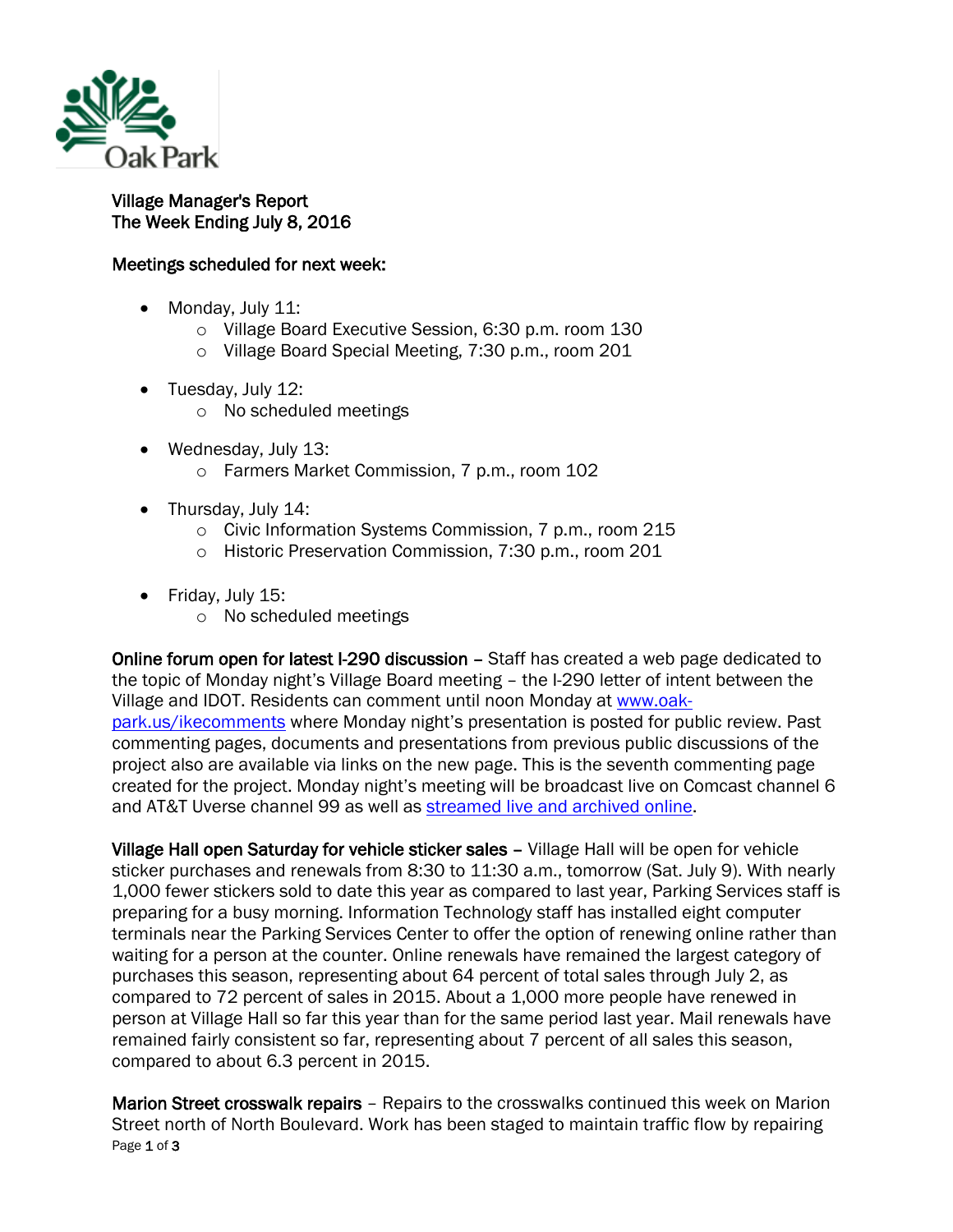only half of each crosswalk. East sections were repaired last week, with work shifting to the west this week, which has restricted southbound traffic on Marion Street. Repairs north of the viaduct are expected to wrap up next week. Repairs to the crosswalks south of the viaduct likely will begin in a few weeks, but will be coordinated with the South Boulevard streetscape project to minimize the impact on area traffic. Failing bluestone in the crosswalks is being replaced with more durable blue concrete and the white borders are being repaired.

South Boulevard streetscape update – Two-way traffic was expected to return to South Boulevard between Marion Street and Harlem Avenue today (Fri., July 8), following application of temporary traffic striping. Meanwhile, work continued along the north side of the street, with concrete poured for the light pole foundations, hand holes and base for the electrical service control box.

Chicago Avenue sewer improvements – Work on the sewer improvement project on Chicago Avenue shifts westward Monday (July 11) to between Forest and Grove avenues. This second stage of the project will require detouring Chicago Avenue traffic to Division Street via Harlem and Oak Park avenues. Staff has worked with River Forest to alert east-bound motorists to the detour. This final phase of the project is expected to be completed in early August. The state still has plans to pave Chicago Avenue from Harlem Avenue to Austin Boulevard this year, but the recently resolved funding impasse may mean a slight delay in the start.

Elevate Oak Park project update – Water service connections on Westgate Street between Harlem and Maple avenues continued as part of the *[Elevate Oak Park](http://elevateoakpark.com/)* development project downtown (formerly Oak Park Station). The work required water to area properties to be shut off from 6 to 10 a.m., Wednesday and Thursday. Engineering Division staff worked closely with the developer to coordinate the shutoffs with all affected businesses. Work on the project also continues to create partial lane closures on Westgate, but flaggers are on site during working hours to ensure safe traffic flow.

Harrison Street lighting progress – Crews are expected to begin installing the new ornamental lighting fixtures next week on the south side of Harrison Street from Ridgeland Avenue to Austin Boulevard. ComEd crews also will be on site to connect electrical services to the new lights and disconnect the old ones.

Alley/sidewalk improvements – Alleys between South Boulevard and Pleasant Street, Home Avenue and Marion Street, Ontario and Lake streets and Ridgeland and Cuyler avenues have been fully reopened to traffic. All alley improvements included in the season's first phase is expected to be completed by the end of July. Thirty one residents within the alley projects limits opted to have their private garage aprons replaced during the alley work, which allowed them to pay the Village's negotiated rate for the work. The preconstruction meeting for the two alleys adjacent to the Elevate Oak Park development downtown is scheduled for next week.

Pavement patching/street resurfacing – Pavement patching began this week on several streets throughout the Village, a strategy that can help prolong the service life of the roadways. The season's first round of resurfacing projects is substantially complete, with only pavement markings and parkway restorations remaining. Nicor crews are continuing to restore areas where new gas mains and services were installed.